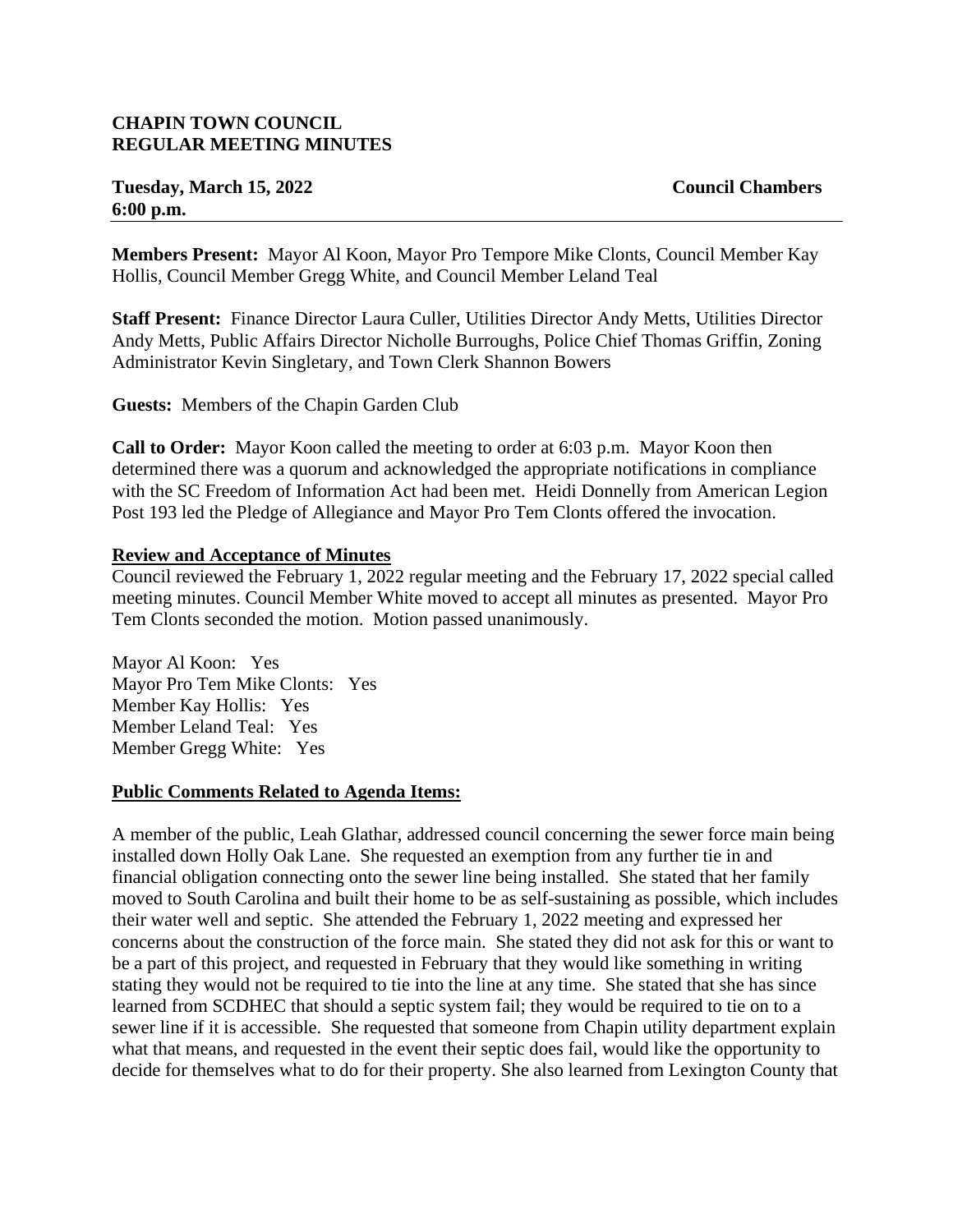current infrastructure does not support the growth and is concerned this new line would promote more growth at the expense of a few.

A member of the public, Kim Murphy, signed up to address council. When asked to come forward to speak, she declined.

## **Proclamation: Chapin Garden Club Day:**

Mayor Koon presented the Chapin Garden Club with a proclamation declaring March 23, 2022 as Chapin Garden Club Day. The Chapin Garden Club is a non-profit volunteer organization, founded on March 23, 1938. They are a member of the Garden Club of South Carolina, Inc and the National Garden Clubs, Inc. This proclamation honors the members of the Chapin Garden Club for their dedicated efforts to beautify the Town and surrounding areas.

# **Reports**

**Communications Report:** Director Burroughs updated Council on several items, which included:

- Chapin Oyster Roast: The Oyster Roast was held on March 12, 2022 on Beaufort Street, with entertainment by the Swingin' Medallions. Tickets were sold out in advance of the event, with 359 oyster tickets sold, and 600 tickets sold in total. All proceeds went to benefit the future Chapin Dog Park. Director Burroughs thanked Nikki Meetze with the Tipsy Toad and the Chapin Chophouse for sponsoring the event.
- Community Service Day: Community Service Day will be held on April 9, 2022 and will begin with breakfast at Town Hall. Groups and individuals are encouraged to contact Director Burroughs with information on projects they wish to complete and/or with lists of volunteers to help complete service projects.
- Chapin Downtown Farmer's Market: Will begin on May 14, 2022 and continue on the 2<sup>nd</sup> Saturday of each month through the month of October.

Director Burroughs stated there were two local artists that expressed interest in the Trail Board RFP, but unfortunately did not submit a proposal by the submission deadline. She will be in contact with several companies that provide this type of work and will be updating council on her progress. The RFP for renovations to the historic town hall building are out now, but no questions have been submitted to date. Director Burroughs is in the process of contacting firms that specialize in historical renovations to complete this project. The capital project sales tax list has been submitted to the consulting firm for Lexington County, and all projects submitted are focused on transportation improvements. Director Burroughs also held coordination meetings over the last month with Lexington County Council, SCDOT, and county administration regarding the development of the Columbia Avenue corridor.

**Financial Report:** Director Culler reported the general fund revenue as of the end of February was \$241,507.00. Expenses as of the end of February were \$185,256.00. Revenue exceeded expenses by \$56,251.00. Business License revenue as of the end of February was \$29,191.00. Business Licenses are currently in the renewal phase, and the deadline is April 30, 2022. The hospitality tax fund YTD is \$1,235,406 as of the end of February. The cash balance ARP Fund YTD is \$321,739.00 as of the end of February. The utility fund revenue is \$1,066,380.00 and expenses are \$706,303.00 as of the end of February. Revenue exceeded expenses by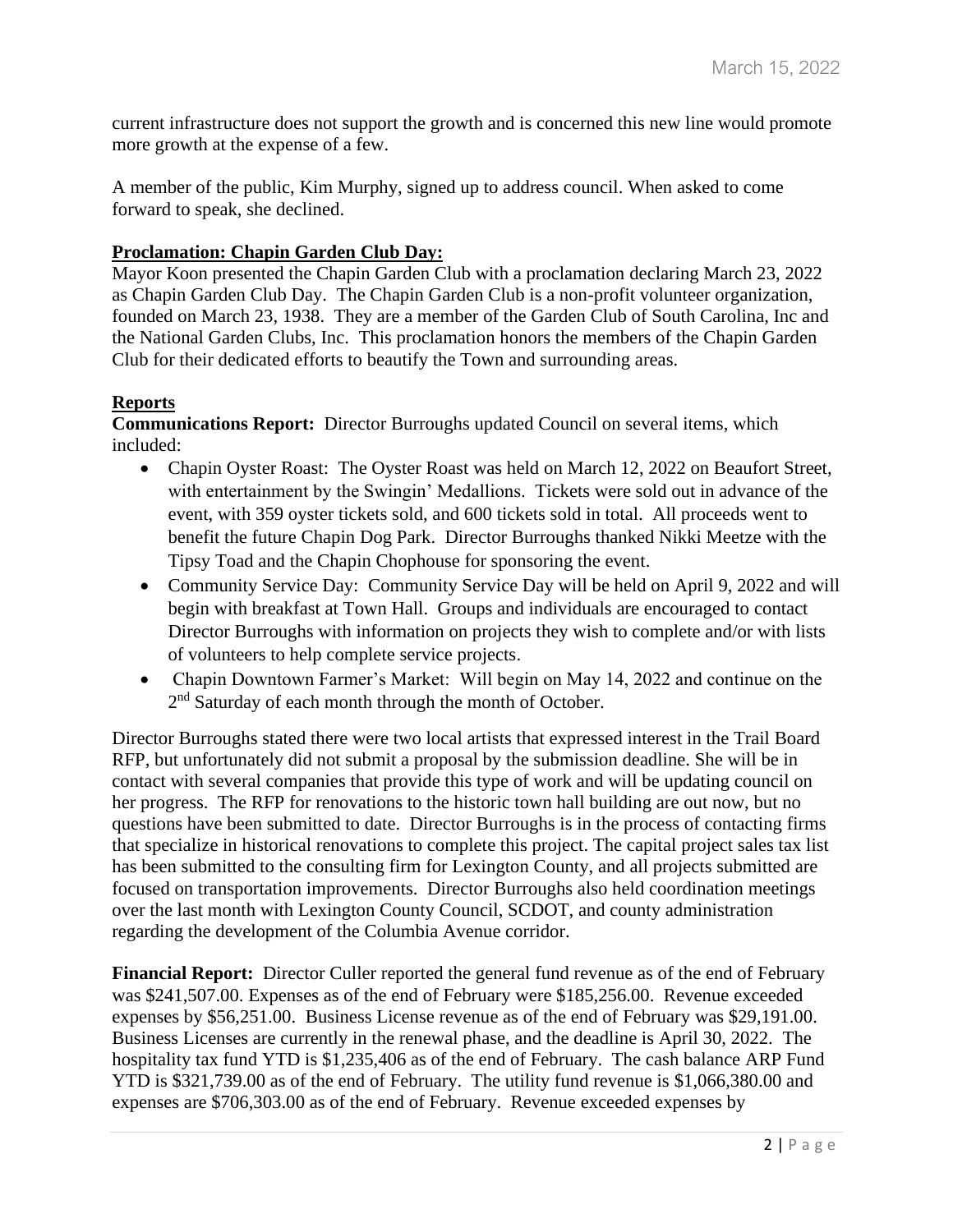\$360,077.00. The auditors from Mauldin & Jenkins have completed their work on the annual audit. Director Culler, Susan Wright, and MaryAnn Haltiwanger worked together to pull information for the auditors during the week. Director Culler noted that she has completed courses for a total of 18 hours earned in Business License Officials training program. She will take a test to be certified for Business License accreditation through the Municipal Association of SC. Several questions were asked regarding current year numbers vs. previous year, utility department loan for the building, and telephone usage for the utility department.

**Police Report:** Chief Griffin updated Council on police department activities. There were 45 offenses, 6 tickets, 11 warning citations, 7 arrests, 17 motor vehicle collisions, 59 officer initiated contacts, and 128 calls for service from Lexington County reported. Chief Griffin explained the report also included the calls for service report from Lexington County. He acknowledged the incident that resulted in a murder in the Town on February 2, 2022. He noted it was an isolated incident, and acknowledged the Chapin Police Department, Lexington County, and SLED for their quick response to this incident. Chief Griffin noted that ticket counts have been down over the last few years mainly due to COVID-19. He has instructed the department to resume normal operations due to the low COVID-19 numbers in the community. He also stated that they have launched a social media campaign to make citizens aware of issues they are noticing to include littering and scams. Chief Griffin also reported that the SLED evidence room inventory is complete, the police department will be aggressively pursuing updating equipment and technology through the application of grant monies, and he hope to organize an awards banquet for the department at the end of April.

**Utilities Report:** Director Metts updated Council on several ongoing utility projects: The Chapin Place subdivision sewer collection system smoke test is complete, and the system is functioning as designed and is installed properly. Utility maintenance staff rebuilt the internal components of the sewer pump station off of Peak Street and the effluent line that transports treated water from the wastewater treatment plant to the Broad River. Both systems are now operating normally. Town Hall Administrative Offices renovations are currently underway, and construction should be completed in approximately 3 months. Utility staff is near completion on the design of the force main project for Indian Cove Rd, and plans will be submitted to SCDHEC and Lexington County for approval. Once approved, the project will be ready to advertise for bids. Several members of the utility staff are attending the SC environmental conference where they will attend technical sessions and obtain continuing education credits. Director Metts also noted to Council that Matt Cameron, Jeff Smith, and Blake Turney received a compliment from a very satisfied water customer that they responded to and completed a repair for quickly.

#### **Executive Session:**

Mayor Pro Tem Clonts made the motion to enter into executive session to discuss contractual negotiations for the East Chapin Force Main Project, Town Attorney Contract negotiations, and Receipt of legal advice, pursuant to SC Code Section 30-4-70 (a)(2). Council Member Teal seconded the motion. Motion passed unanimously. Council entered into executive session at 6:45 p.m.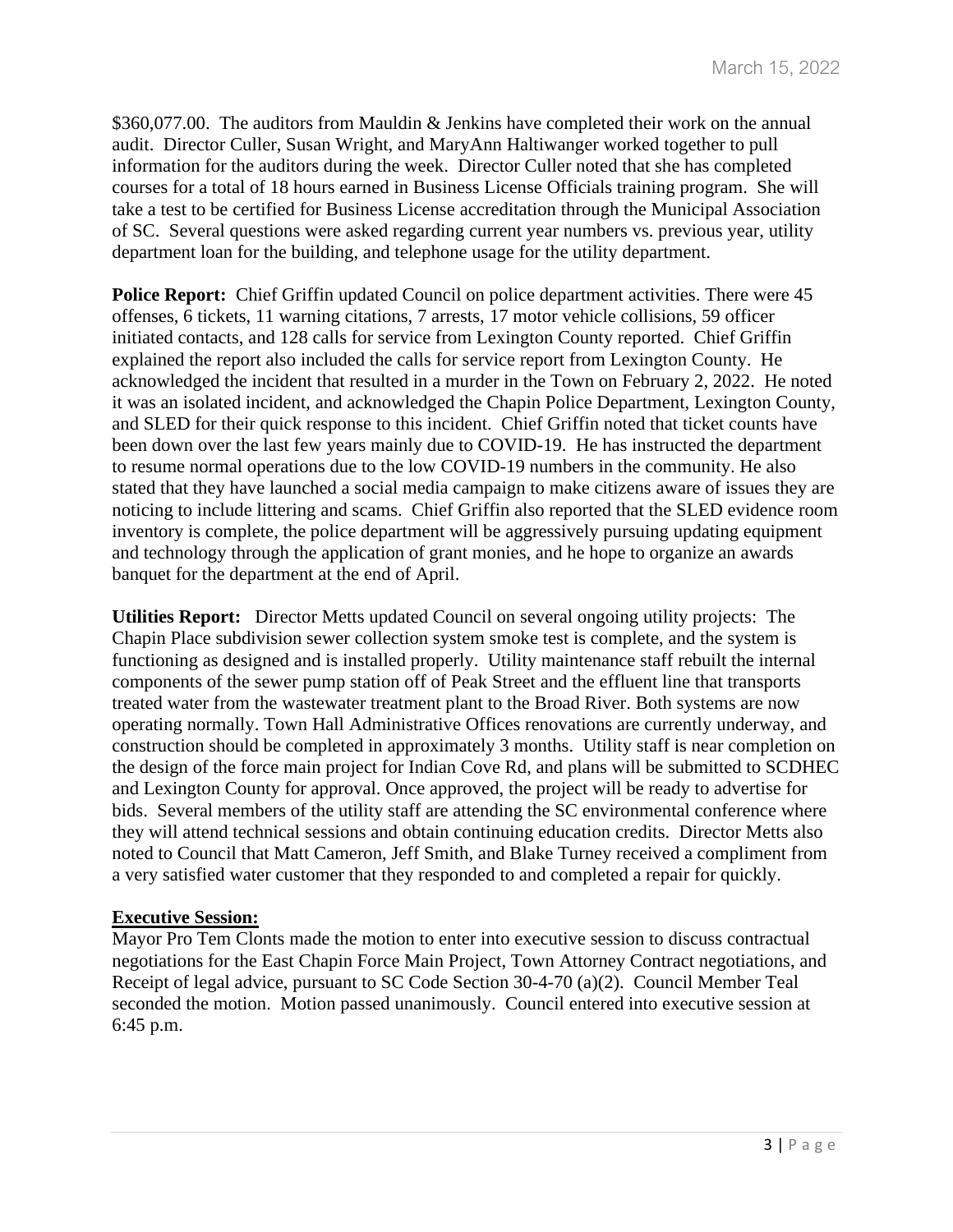Council Member White made the motion to return to regular session. Mayor Pro Tem Clonts seconded the motion. Motion passed unanimously. Council returned to regular session at 7:28 p.m.

Upon returning to open session:

Mayor Pro Tem Clonts made the motion to authorize the Mayor to sign the contract discussed in executive session to re-appoint Lisa Lee Smith as the Town Attorney. Council Member Teal seconded the motion. No further discussion was had. Motion passed unanimously.

Mayor Al Koon: Yes Mayor Pro Tem Mike Clonts: Yes Member Kay Hollis: Yes Member Leland Teal: Yes Member Gregg White: Yes

Mayor Pro Tem Clonts made the motion to authorize the Mayor to enter into a common interest agreement with Hussey, Gay, Bell & DeYoung, Inc. Council Member Teal seconded the motion. No further discussion was had. Motion passed unanimously.

Mayor Al Koon: Yes Mayor Pro Tem Mike Clonts: Yes Member Kay Hollis: Yes Member Leland Teal: Yes Member Gregg White: Yes

#### **New Business**

#### **Ordinance: Recommendation from Planning Commission to approve zoning map amendment (rezoning) application – 1 st reading:**

ZA Singletary explained to council the request from the property owners to rezone 110 Peak Street from RS-1, single family residential to Office Commercial.

Council Member Teal made the motion to approve the  $1<sup>st</sup>$  reading of the ordinance amending the zoning map to rezone 110 Peak Street from RS-1 residential to Office Commercial. Council Member White seconded the motion. Discussion followed. Questions were asked regarding how much of the property is to be rezoned, what the zoning for surrounding properties were, and access for those surrounding properties. ZA Singletary explained the entire parcel would be rezoned to office commercial, properties adjacent to 110 Peak St. were already zoned office commercial and this rezone would align with the future land map, and it would have no impact on the access to surround properties. He also explained any development to the back portion of the property would need to have proof of access before being approved. No further discussion, motion passed unanimously.

Mayor Al Koon: Yes Mayor Pro Tem Mike Clonts: Yes Member Kay Hollis: Yes Member Leland Teal: Yes Member Gregg White: Yes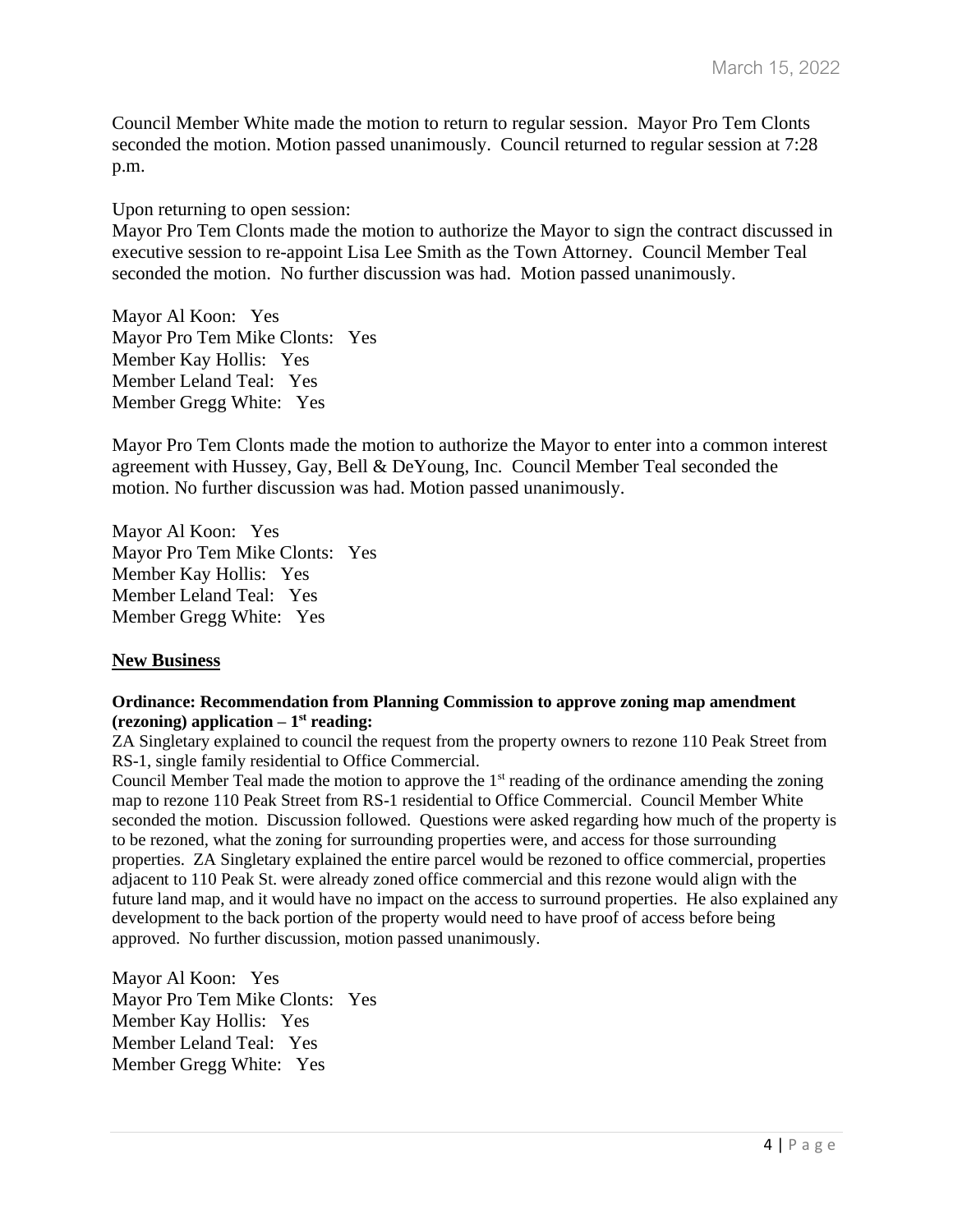**Ordinance – Budget Amendment for FY 2022 for American Rescue Plan Fund-1 st reading:**  Council Member White made the motion to approve  $1<sup>st</sup>$  reading amending the 2022 budget for the American Rescue Plan Fund to provide the Police department funds for grant matching up to \$20,000. Council Member Teal seconded the motion. Discussion followed.

Chief Griffin explained the reason for the budget amendment for the ARP Fund. The police department will be seeking cost effective ways to acquire improved equipment for law enforcement software, subscriptions for law enforcement programs, upgraded computers, NCIC recognition systems, portable radios, and other equipment and technology used by most law enforcement agencies. The Justice Assistance Grant Program provides a fund match for such equipment with 90% that is federally funded and 10% funded by the municipality. This request would total \$129,908.90, with the Town responsible for \$12,908.90, should it be awarded. Chief Griffin requests that \$20,000 of the ARP money be designated to cover this cost, but should the grant not be awarded, that \$20,000 from the ARP fund be maintained for departmental use to purchase or maintain equipment as needed. Submissions are due March 25, 2022, and grants awarded will be notified in September. Questions were asked about the sustainability of the technology and if grants could be submitted before Council can fully approve them. Captain Galinski addressed the sustainability of the technology, explaining that a lot of this technology is specific to law enforcement for emergency purposes. This gives them communication priority with cellphone carriers allowing for better coverage, reliability and availability. Chief Griffin confirmed that applications could be submitted at any time, the department could rescind the application at any time for any reason, and the grant could be completely denied. He also noted that technology maintenance could be addressed through a line item in the annual budget. No further discussion was held. Motion passed unanimously.

Mayor Al Koon: Yes Mayor Pro Tem Mike Clonts: Yes Member Kay Hollis: Yes Member Leland Teal: Yes Member Gregg White: Yes

# **Request for Action: Appointments to Architectural Review Board and Board of Zoning Appeals.**

Member White asked for background information on each applicant. ZA Singletary informed Council that Mr. Alex Fisher is a real estate investor and broker, lives in Chapin, and has a degree in Management and Finance from USC. Mr. John Cybart spent 38 years in the fire service, 25 years in police service, and serving on boards mainly handling emergency planning services. Mayor Pro Tem Clonts made the motion to approve staff's recommendation to appoint Alex Fisher to the Architectural Review Board and John Cybart to the Board of Zoning Appeals. Council Member Gregg White seconded the motion. No further discussion was had. Motion passed unanimously.

Mayor Al Koon: Yes Mayor Pro Tem Mike Clonts: Yes Member Kay Hollis: Yes